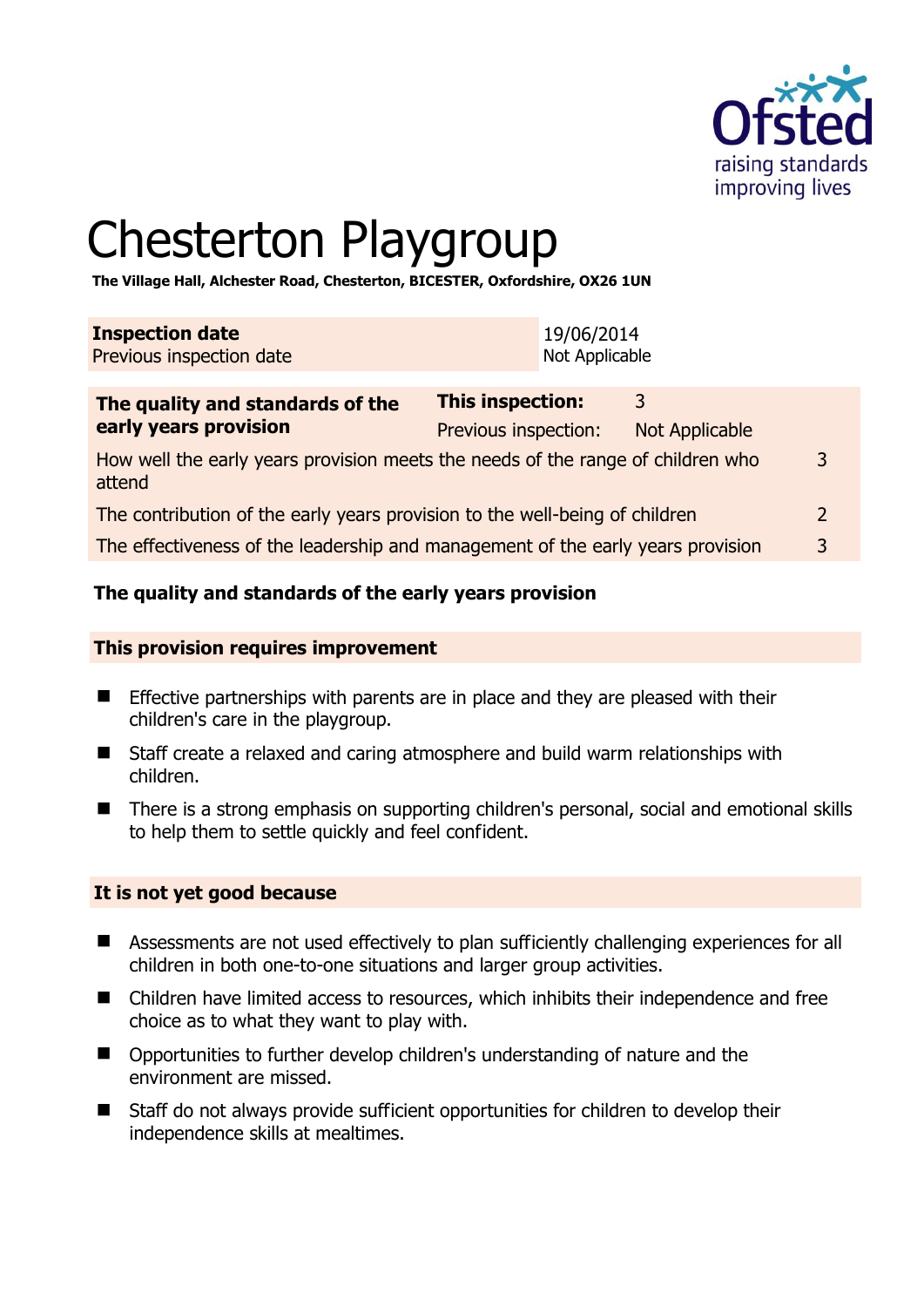# **Information about this inspection**

Inspections of registered early years provision are:

- $\bullet$  scheduled at least once in every inspection cycle the current cycle ends on 31 July 2016
- scheduled more frequently where Ofsted identifies a need to do so, for example where provision was previously judged inadequate
- **•** brought forward in the inspection cycle where Ofsted has received information that suggests the provision may not be meeting the legal requirements of the Early Years Foundation Stage or where assessment of the provision identifies a need for early inspection
- **•** prioritised where we have received information that the provision is not meeting the requirements of the Early Years Foundation Stage and which suggests children may not be safe
- scheduled at the completion of an investigation into failure to comply with the requirements of the Early Years Foundation Stage.

The provision is also registered on the voluntary and compulsory parts of the Childcare Register. This report includes a judgment about compliance with the requirements of that register.

# **Inspection activities**

- $\blacksquare$ The inspector observed children and staff playing in the indoor and outside learning environment.
- The inspector sampled the playgroup's documentation and children's developmental records.
- $\blacksquare$  The inspector engaged in a joint observation with the manager.
- $\blacksquare$ The inspector took into account the view of parents spoken to on the day of the inspection and those recorded on the setting's website.
- The inspector spoke to the manager, other staff members, a member of the board of Trustees and some of the children.

# **Inspector**

Fran Keavy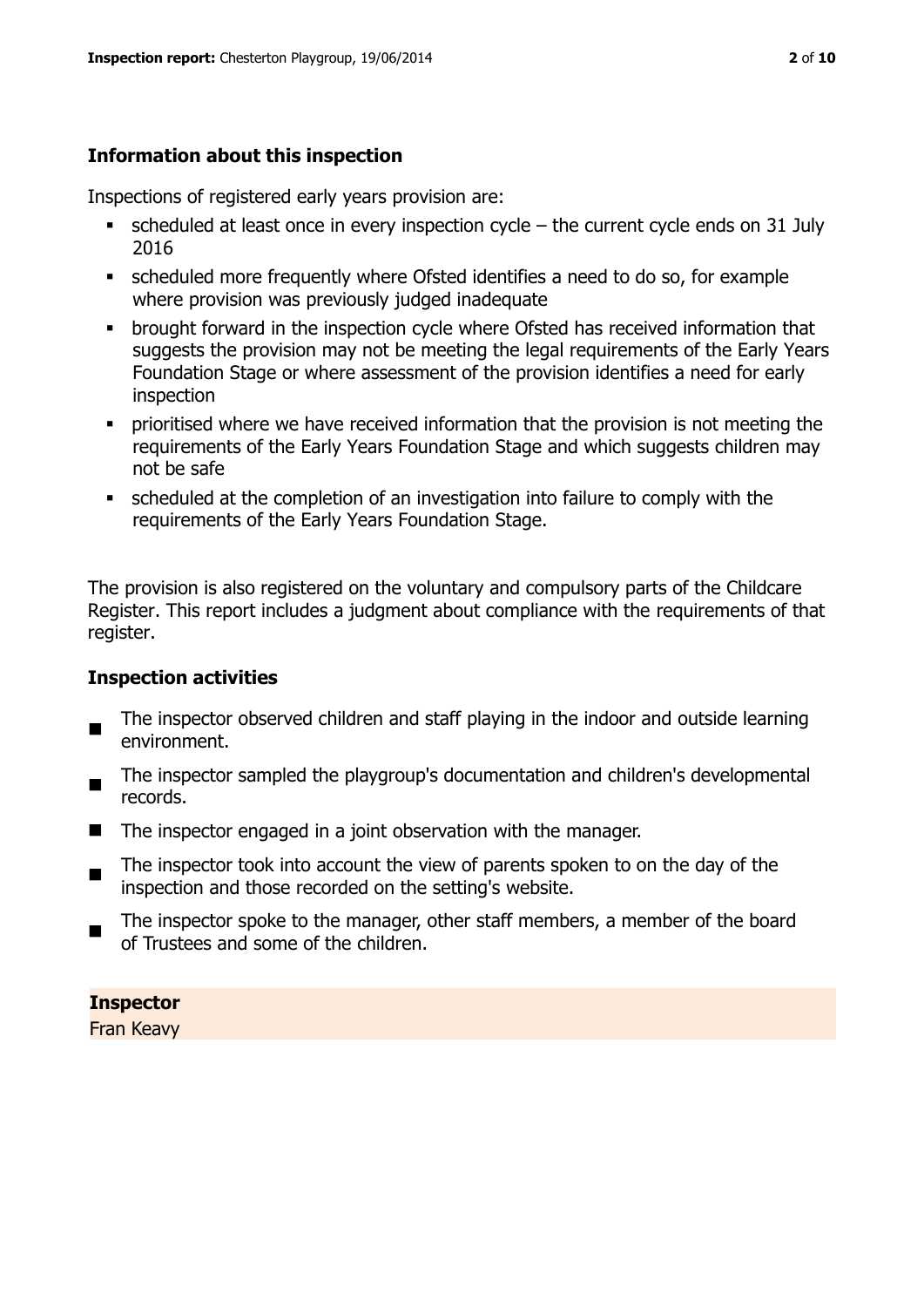# **Full report**

## **Information about the setting**

Chesterton playgroup opened 30 years ago and was re-registered due to change of ownership in 2013. It operates from the village church hall in Chesterton near Bicester, Oxfordshire. There is access to a hall and an outdoor play area. The playgroup provides a service for children from the local community. The playgroup is open Monday to Friday 9am to 12am. On a Monday, Tuesday and Wednesday there is a lunch club from 12pm to 1pm. On Monday and Tuesday afternoons sessions operate from 1pm to 3pm, on Wednesday the session runs from 9am till 3pm, term-time only. The playgroup is registered on the Early Years Register, and the voluntary and compulsory parts of the Childcare Register. There are currently 34 children attending who are in the early years age range. The playgroup receives funding to provide free early education for children aged two, three and four years old. It supports children with special educational needs and/or disabilities, and children who are learning to speak English as an additional language. The playgroup employs four staff, three of whom hold appropriate early years qualifications and one is currently unqualified.

# **What the setting needs to do to improve further**

#### **To meet the requirements of the Early Years Foundation Stage the provider must:**

- develop the use of assessments to identify children's current stages of learning in order to plan activities and experiences which offer all children suitable challenges
- **n** provide a greater range of resources which are available and accessible to children to enable them to make independent choices in their play

# **To further improve the quality of the early years provision the provider should:**

- further develop mealtime routines to support children's independence skills
- develop opportunities outside for children to learn about nature and the natural world.

#### **Inspection judgements**

#### **How well the early years provision meets the needs of the range of children who attend**

The staff have a sound knowledge of how young children learn and they offer children a daily range of activities and experiences which enable them to learn through play. Staff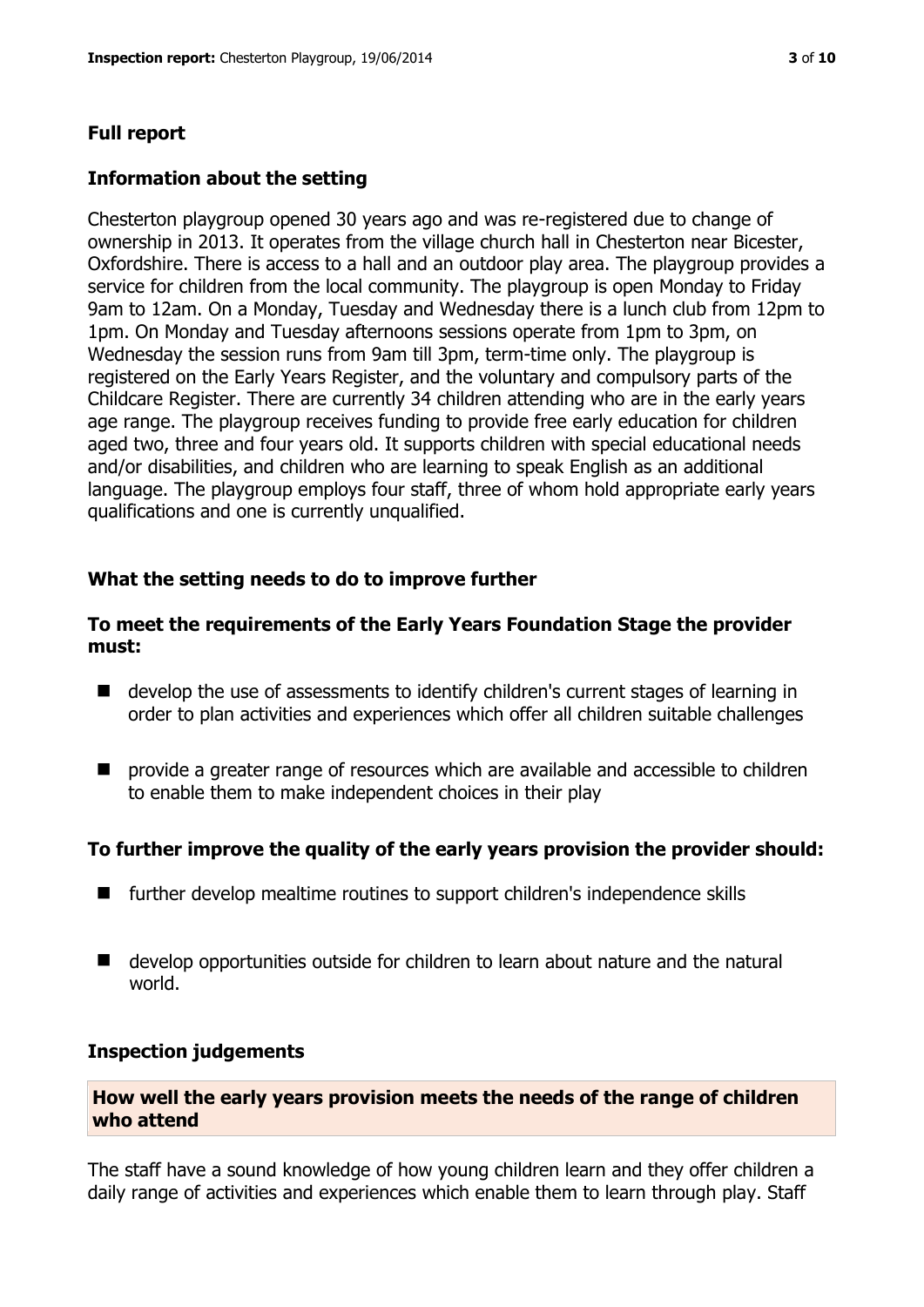provide resources on tables and mats within the indoor environment and children are able to request further resources from the cupboard. Staff are skilled at noticing children interests and suggesting further items to support learning which they select from the cupboard. However, this does not allow sufficient opportunity for children to choose freely from a wide range of resources to extend their own play. Children have opportunities to learn about and experience the changing seasons and watch trees and plants growing in the garden area. However, staff miss opportunities to extend children's understanding about the wildlife and birds that visit the garden. They develop their physical skills as they climb and slide, use large construction apparatus and engage happily in sand and water play.

Staff use appropriate mathematical language as they work with children in the sand and water tray and capitalise on opportunities for children to recognise numbers when they land on a numbered mat at the bottom of the slide. Staff support children's developing communication skills as they ask questions about the characters during story time and pretend to have telephone conversations with younger children. The use of some signing by staff further supports younger children to understand the routines of the setting. They request words from parents in additional languages to further support children's language skills. Staff support children's developing literacy skills through reading stories and sharing books individually and in larger groups. They also draw children's attention to words in the environment and plan focus activities to develop older children's awareness of sounds and letters.

Staff observe and record children's observations in their learning journals. However, they do not make full use of assessments to plan suitably challenging activities and experiences for the children. As a result, planned activities and experiences do not always provide sufficient interest for all children. This means that some activities are too simple for some children, who quickly lose interest. Therefore, particularly for older and more able children, activities do not meet all children's needs. Generally, during child initiated activities, staff interact well with children, making suggestions and joining in to extend children's play. This has a positive effect on their learning. Larger group activities, however, are less well planned and do not fully take into account the range of needs and abilities of the children. As a result, some children quickly lose interest and begin to play with nearby resources or talk to each other. The resulting noise distracts those children who remain interested in the activity and consequently these children are less able to benefit from the experience. This means that not all children are able to make consistent progress in relation to their learning and development.

Staff work well with parents who are welcomed into the playgroup. They gather suitable information to use as they make initial assessments about children's development and their interests. They provide further regular opportunities to share information with parents about their child's learning. Progress checks for two year olds are completed and provide information about what children are interested in and what they can do. Parent's contributions are sought and highly valued.

**The contribution of the early years provision to the well-being of children**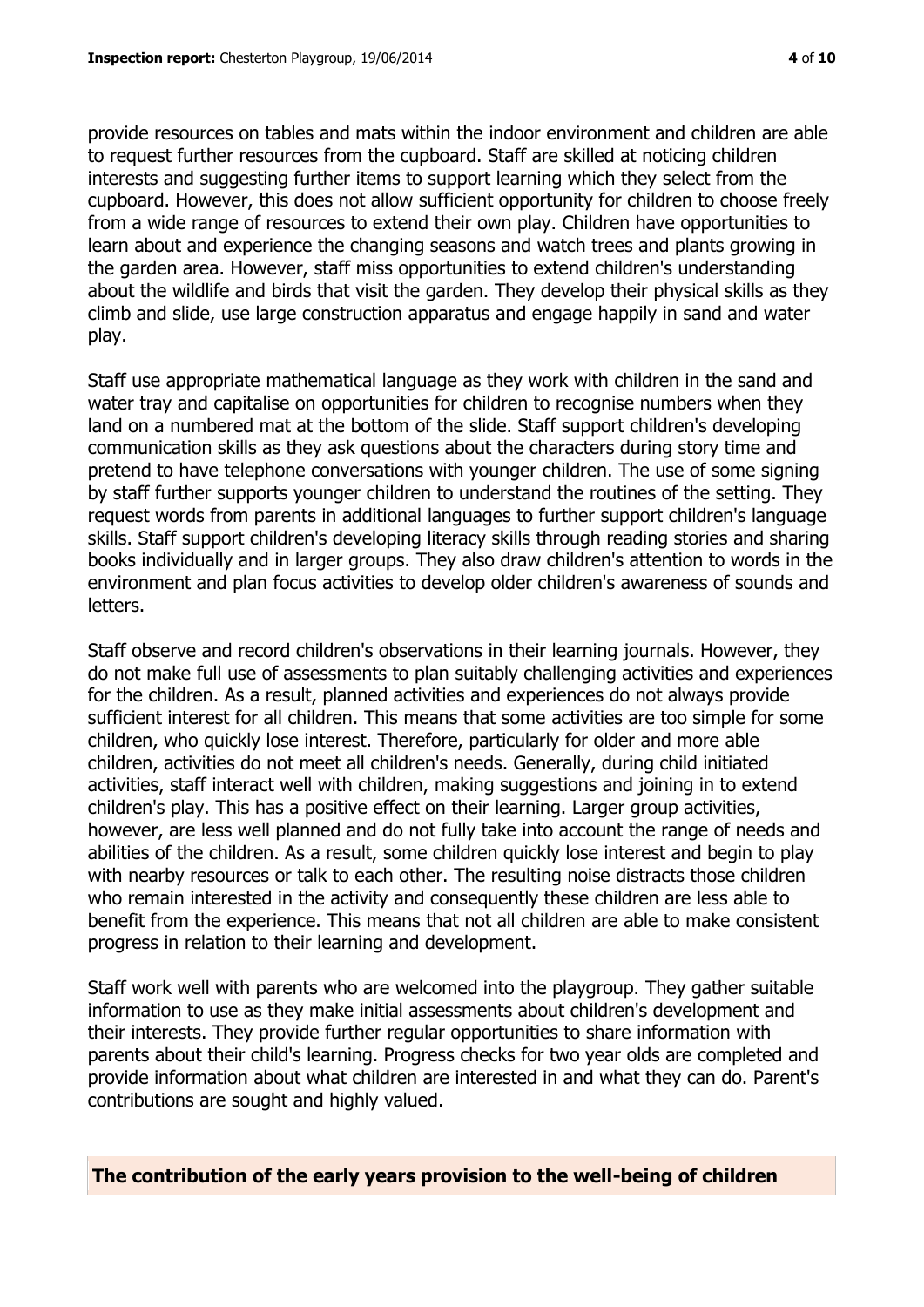There is a strong focus on supporting children's wellbeing and enabling them to settle quickly and feel safe within the playgroup. The key person system is well established. Kind and caring relationships between staff and children helps them to separate quickly from their parents. Parents speak enthusiastically about their child's introduction to the setting. They appreciate the thoughtfulness of staff who contact them during the morning for reassurance if their child has been unsettled at the start of the session. Staff have a warm and welcoming approach and work hard to develop secure attachments with children. As a result even very young children are confident as they explore and learn within the environment. Staff model appropriate behaviour and offer guidance to help children to keep themselves safe and play happily alongside each other. For example, they remind children how to behave when using larger resources such as the slide and construction materials in the outdoor area. Children are confident to seek reassurance from staff if they are upset or worried. Young children learn to consider each other and older children demonstrate interest in and empathy for children who are new to the setting. Staff use praise and encouragement to promote children's self-esteem, well-being and to develop their sense of achievement. A 'proud' board displays information about individual children's achievements and this supports children to celebrate their own achievements and develop respect for others.

Staff show a good understanding of safeguarding. They demonstrate that they are able to respond appropriately and act on concerns about children's well-being. They are vigilant in checking that the front door is kept closed and that children are unable to enter the kitchen area. Consideration is given to how staff are deployed to ensure that children are adequately supervised. The outdoor area is fully enclosed and there is some protection from the weather in the form of fences and trees. When the wet weather makes to grass in this area unsafe for children to use, the staff make use of an enclosed area at the front of the building for using other resources including bikes and wheeled toys. In this way they provide opportunities for children to experience a different outdoor environment and make the most of the available space.

Children are provided with a healthy snack including a choice of milk or water. Snack time is a social occasion as staff sit with children and discuss healthy eating options and describe where some of the fruit is grown. This, together with opportunities for fresh air and exercise in the outdoor environment, supports children to develop their understanding of leading healthy lifestyles. Some children are still dependent on staff for personal care and others are learning to manage their own personal hygiene. Steps are provided so that children are able to more easily use toilets and wash basins and easy to use soap dispensers further support children's independence. Staff remind children wash their hands at appropriate times and have provided a poster above the wash basin to emphasise the importance of washing hands. This supports children well as they develop their understanding of hygienic practices.

**The effectiveness of the leadership and management of the early years provision**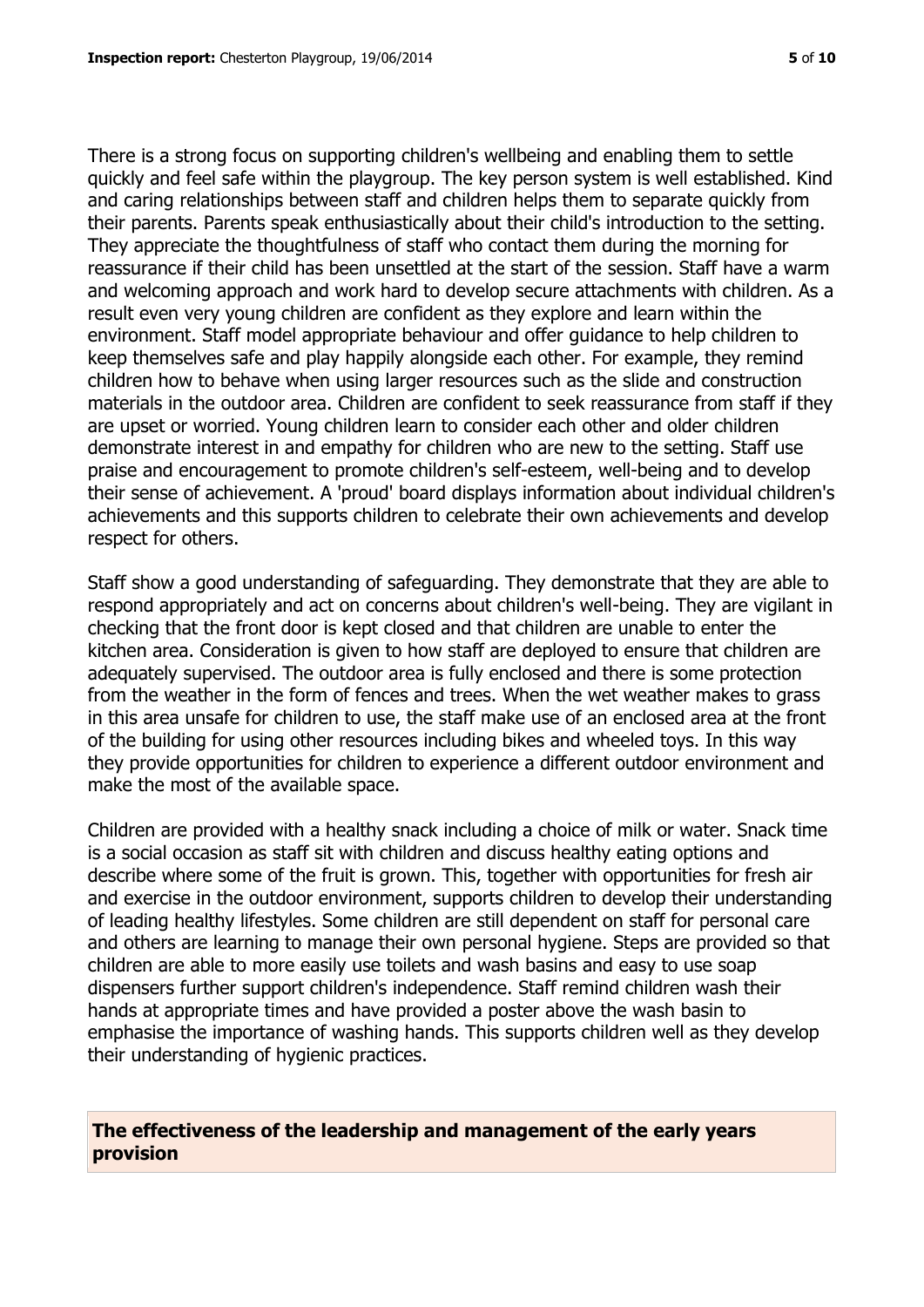Overall, the management understand their responsibilities in meeting the safeguarding, welfare and learning and development requirements of the Early Years Foundation Stage. However, some weaknesses within learning and development have not been fully addressed. There are systems in place for each key person to monitor individual children's learning and development and their progress over time. However, this is not rigorously monitored by the manager. Consequently, as assessments are not used effectively to plan suitable educational programmes to meet all children's needs. As a result the planned activities do not always provide sufficient interest and challenge. This means that children are not able to make consistent progress towards the early learning goals.

Management and accountability arrangements are clear. The Trustees meet regularly to consider management issues of the playgroup including policies, health and safety issues and staffing. The supervisor regularly contributes information and attends when appropriate. Policies and documentation are well organised and regularly reviewed. The leadership and management team aspire to Improve. All staff are provided with an opportunity to share their views regarding the strengths and weaknesses of the playgroup. Plans are in place for information from a recent parents' questionnaire to be used to inform developments within the setting. Consequently all parents and staff have an opportunity to influence the future development of the playgroup. Overall, the selfevaluation document provides a broad overview of the playgroup's strengths and identifies some appropriate areas for development. However, this is not rigorous enough to identify the learning and development weaknesses. For example, the weaknesses in the assessment systems to plan appropriate and challenging activities for all children.

Safeguarding is given high priority by the leadership and management. Robust vetting systems are in place to determine staff's suitability to work with children and risk assessments are conducted. The performance management process has recently been reviewed and yearly appraisals are due to take place in the near future. Staff have attended some training courses, including safeguarding. However, there are plans are in place to consider how to access further training courses.

Partnership with parents is a real strength of the setting. Parents speak enthusiastically about the care their child receives in the setting and are impressed by the information they are given about their child's learning and development. Parents are happy with the range of information they receive about the setting, for example, through newsletters and use of social networking. They describe the staff as very friendly, approachable and relaxed and comment on how happy their child is. Strong links are in place with staff from the local school. This has a positive influence on children's move on to their next stage of learning.

# **The Childcare Register**

| The requirements for the compulsory part of the Childcare Register are | Met |
|------------------------------------------------------------------------|-----|
| The requirements for the voluntary part of the Childcare Register are  | Met |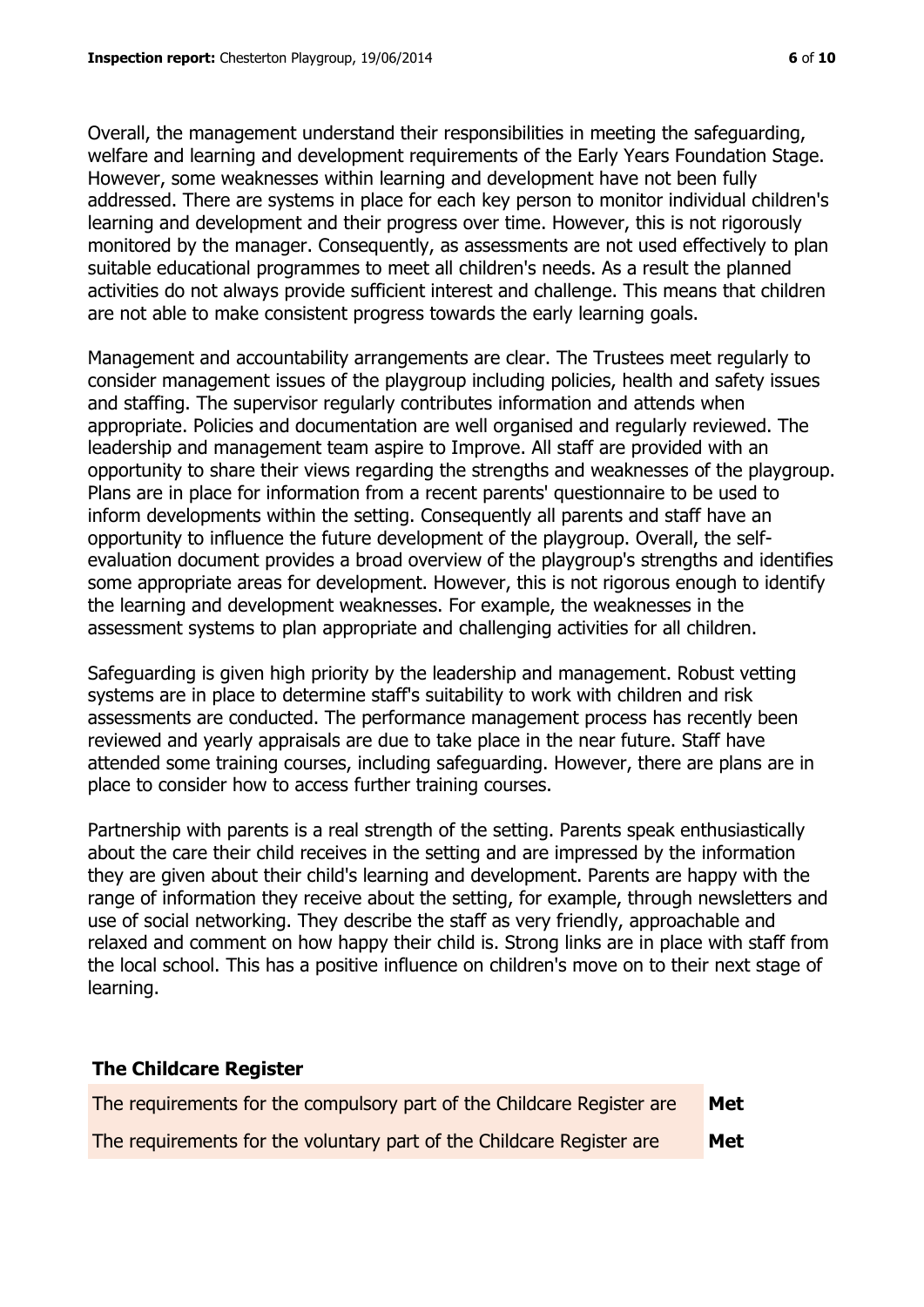# **What inspection judgements mean**

# **Registered early years provision**

| <b>Grade</b> | <b>Judgement</b>        | <b>Description</b>                                                                                                                                                                                                                                                                                                                                                                                |
|--------------|-------------------------|---------------------------------------------------------------------------------------------------------------------------------------------------------------------------------------------------------------------------------------------------------------------------------------------------------------------------------------------------------------------------------------------------|
| Grade 1      | Outstanding             | Outstanding provision is highly effective in meeting the needs<br>of all children exceptionally well. This ensures that children are<br>very well prepared for the next stage of their learning.                                                                                                                                                                                                  |
| Grade 2      | Good                    | Good provision is effective in delivering provision that meets<br>the needs of all children well. This ensures children are ready<br>for the next stage of their learning.                                                                                                                                                                                                                        |
| Grade 3      | Requires<br>improvement | The provision is not giving children a good standard of early<br>years education and/or there are minor breaches of the<br>safeguarding and welfare requirements of the Early Years<br>Foundation Stage. It will be monitored and inspected within<br>twelve months of the date of this inspection.                                                                                               |
| Grade 4      | Inadequate              | Provision that is inadequate requires significant improvement<br>and/or enforcement action. The provision is failing to give<br>children an acceptable standard of early years education and/or<br>is not meeting the safeguarding and welfare requirements of<br>the Early Years Foundation Stage. It will be monitored and<br>inspected again within six months of the date of this inspection. |
| Met          |                         | The provision has no children on roll. The inspection judgement<br>is that the provider continues to meet the requirements for<br>registration.                                                                                                                                                                                                                                                   |
| Not met      |                         | The provision has no children on roll. The inspection judgement<br>is that the provider does not meet the requirements for<br>registration.                                                                                                                                                                                                                                                       |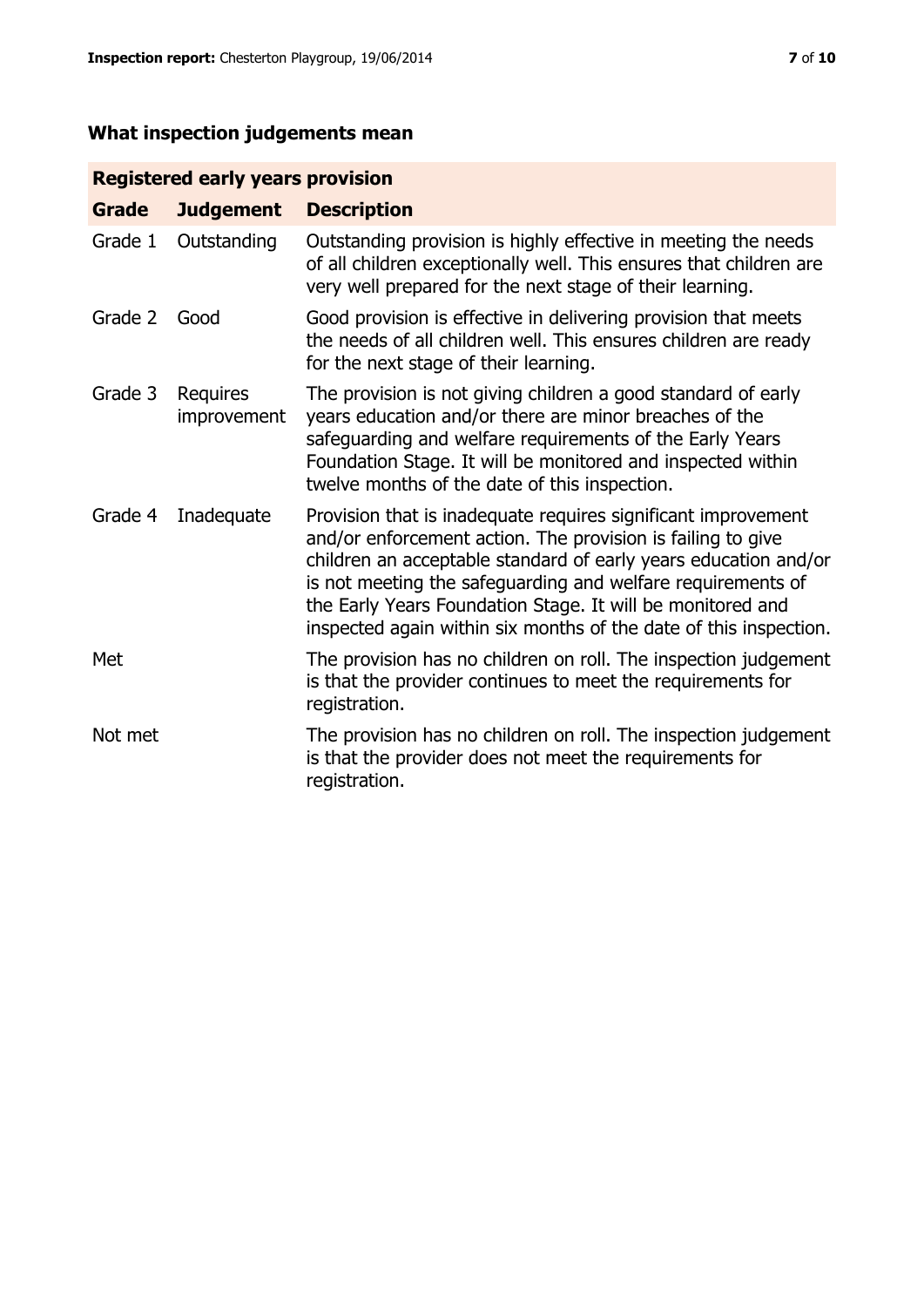## **Inspection**

This inspection was carried out by Ofsted under sections 49 and 50 of the Childcare Act 2006 on the quality and standards of provision that is registered on the Early Years Register. The registered person must ensure that this provision complies with the statutory framework for children's learning, development and care, known as the Early Years Foundation Stage.

# **Setting details**

| Unique reference number       | EY467410                 |
|-------------------------------|--------------------------|
| <b>Local authority</b>        | Oxfordshire              |
| <b>Inspection number</b>      | 948336                   |
| <b>Type of provision</b>      | Full-time provision      |
| <b>Registration category</b>  | Childcare - Non-Domestic |
| <b>Age range of children</b>  | $2 - 5$                  |
| <b>Total number of places</b> | 21                       |
| Number of children on roll    | 34                       |
| <b>Name of provider</b>       | Chesterton Playgroup     |
| Date of previous inspection   | not applicable           |
| <b>Telephone number</b>       | 07525935476              |

Any complaints about the inspection or the report should be made following the procedures set out in the guidance *'Complaints procedure: raising concerns and making complaints* about Ofsted', which is available from Ofsted's website: www.ofsted.gov.uk. If you would like Ofsted to send you a copy of the guidance, please telephone 0300 123 4234, or email enquiries@ofsted.gov.uk.

# **Type of provision**

For the purposes of this inspection the following definitions apply:

Full-time provision is that which operates for more than three hours. These are usually known as nurseries, nursery schools and pre-schools and must deliver the Early Years Foundation Stage. They are registered on the Early Years Register and pay the higher fee for registration.

Sessional provision operates for more than two hours but does not exceed three hours in any one day. These are usually known as pre-schools, kindergartens or nursery schools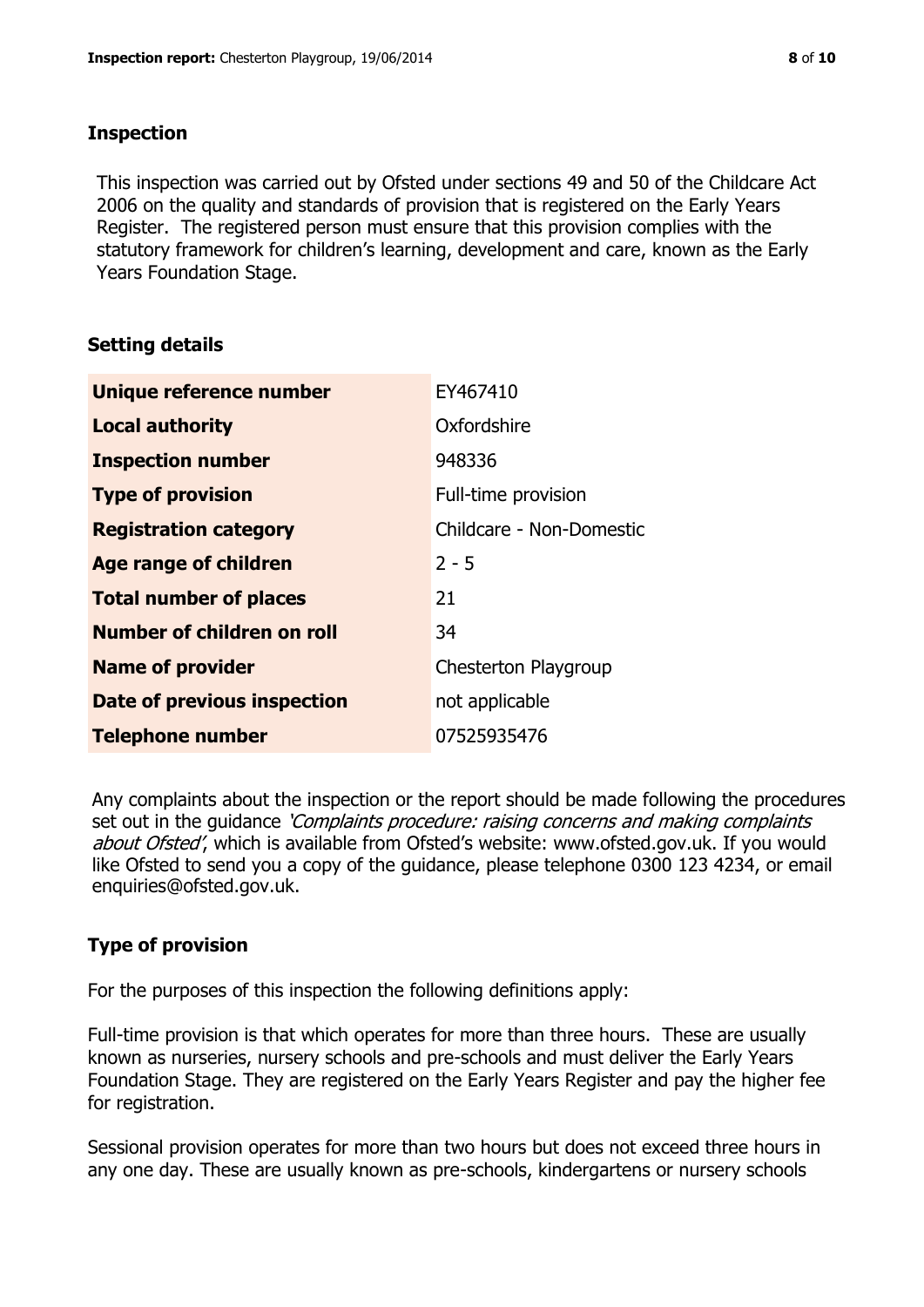and must deliver the Early Years Foundation Stage. They are registered on the Early Years Register and pay the lower fee for registration.

Childminders care for one or more children where individual children attend for a period of more than two hours in any one day. They operate from domestic premises, which are usually the childminder's own home. They are registered on the Early Years Register and must deliver the Early Years Foundation Stage.

Out of school provision may be sessional or full-time provision and is delivered before or after school and/or in the summer holidays. They are registered on the Early Years Register and must deliver the Early Years Foundation Stage. Where children receive their Early Years Foundation Stage in school these providers do not have to deliver the learning and development requirements in full but should complement the experiences children receive in school.